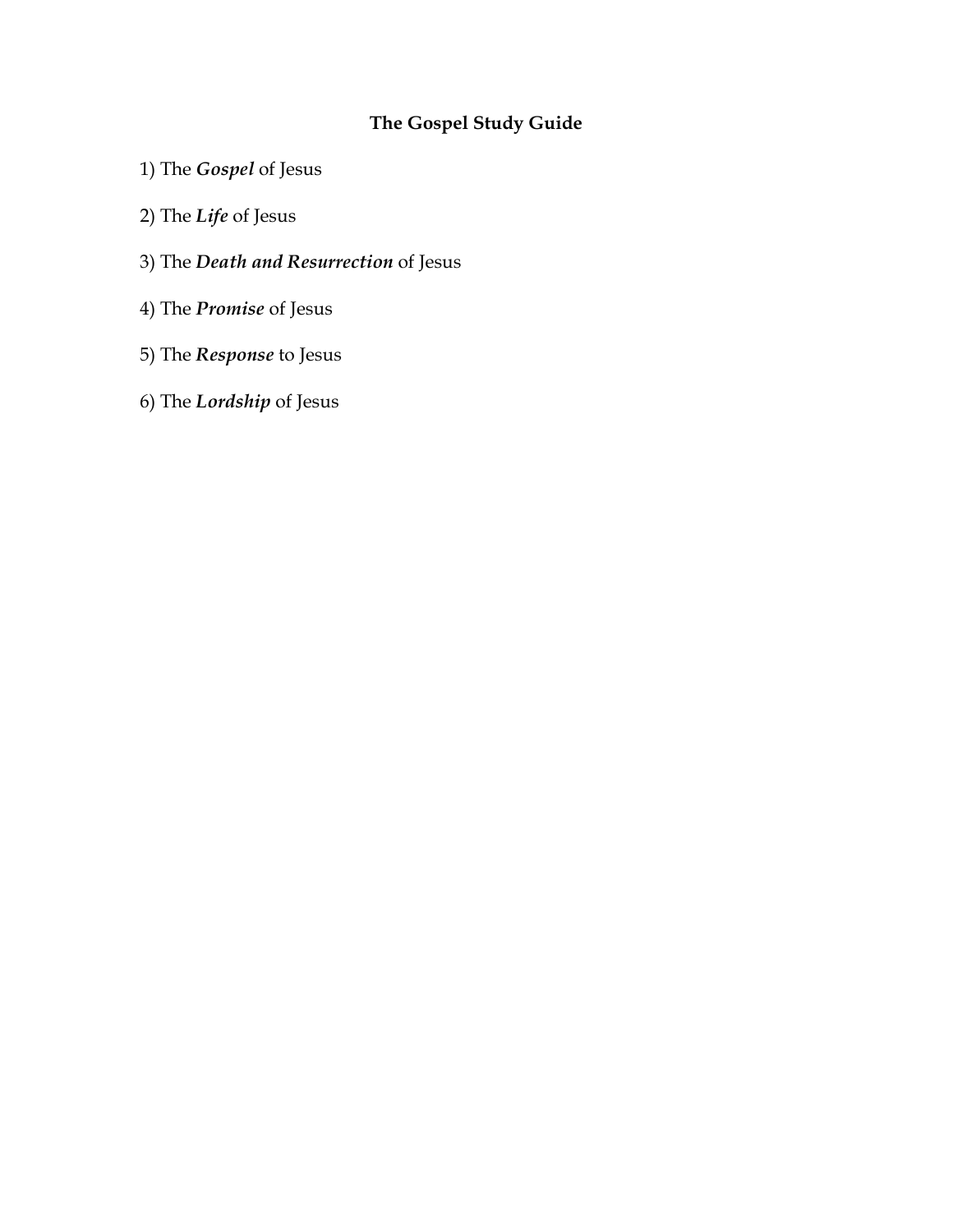#### "The **Gospel** of Jesus"

#### Key Texts =  $\text{Acts}$  2 and John 1

#### Background Information:

-Day of Pentecost = Jewish pilgrim feast celebrating the anniversary of the giving of the Mosaic Law at Mount Sinai (Refer: Acts 2:1) -The Holy Spirit is poured out on the Apostles (Refer: Acts 2:2-13) -Peter explains the significance of what is happening (Refer: Acts 2:14-21) -Peter then preaches the very first "gospel" message about Jesus... (Note: the word, "gospel" means "good news".)

#### **I. Jesus, the Man (Acts 2:22-35)**

A. The *Life* of Jesus (Acts 2:22)

B. The *Death* of Jesus (Acts 2:23)

C. The *Resurrection* of Jesus (Acts 2:24-35)

#### **II. Jesus, the Plan (Acts 2:36-41)**

D. The *Lordship* of Jesus (Acts 2:36)

E. The *Promise* of Jesus (Acts 2:38-39)

F. The *Response* to Jesus (Acts 2:36-41)

#### **III. Jesus, the Son of God (John 1:1-18)**

A. Jesus is *Eternal* (John 1:1-5)

B. Jesus is *Announced* (John 1:6-13)

C. Jesus brings *Grace and Truth* (John 1:14-17)

D. Jesus *Makes God Known* (John 1:18)

#### **Close**

A. God can be known through Jesus.

B. Jesus can be known through his written word (John 20:30-31).

C. The book of John is all about who Jesus is and therefore who God is.

D. Recommend: read through the book of John to learn more about Jesus.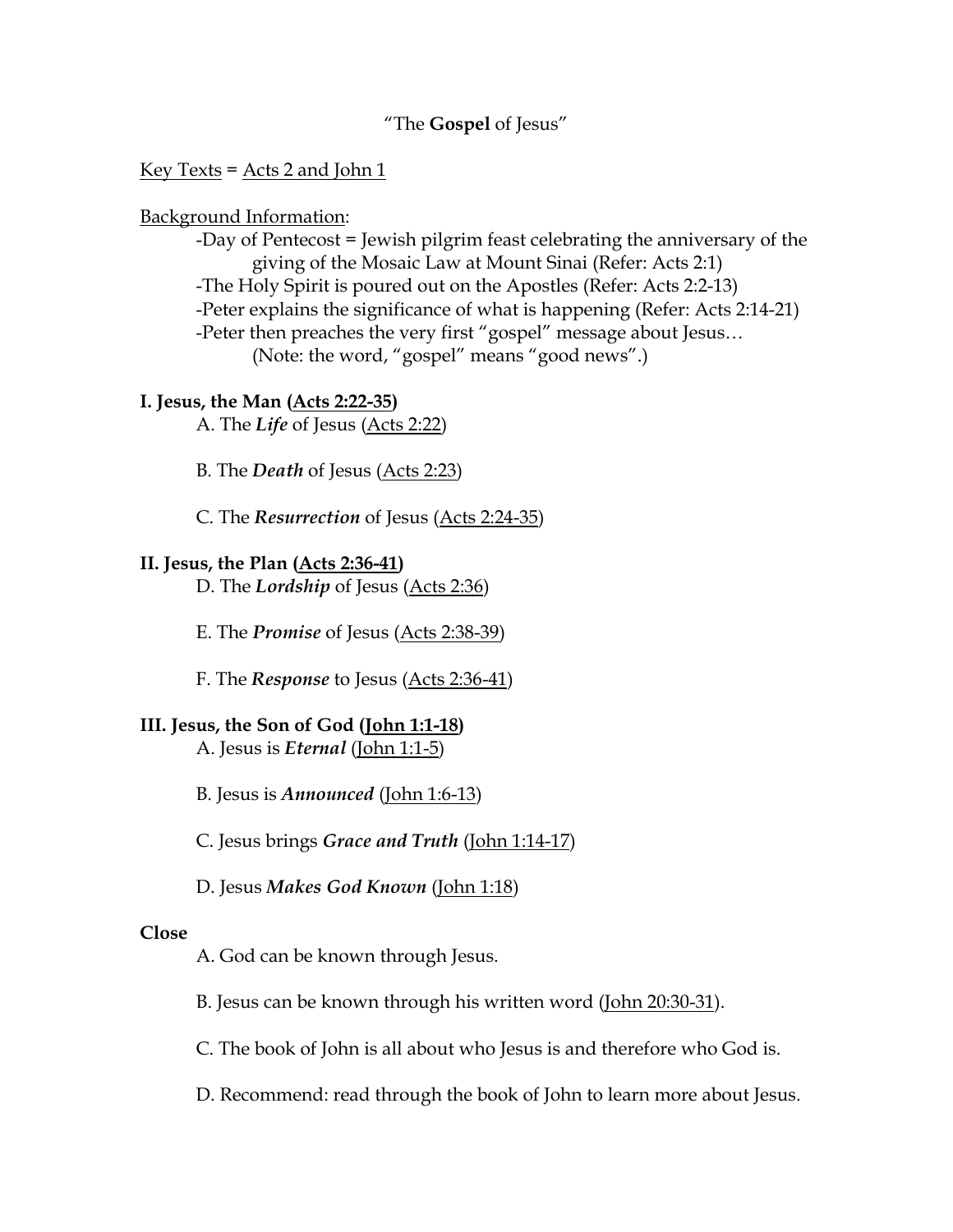"The **Life** of Jesus"

Purpose: To establish the reason for God sending his Son and to provide an introduction to the person, the miracles and the claims of Jesus.

#### **I. The Savior is coming (Two Old Testament prophecies about Jesus)**

- A. Isaiah 53:1-12 (The Savior Messiah is coming!) (750 BC)
	- 1. Despised and rejected (verse 3)
	- 2. Pierced for our transgressions (verse 5)
	- 3. By his wounds we will be healed; brought back to God (verse 5)
	- 4. Like a lamb led to the slaughter (verse 7)
	- 5. He will bear sins and justify many (verse 11)
- B. Zechariah 9:9 (The Savior Messiah is coming to Jerusalem!) (520 BC)
	- 1. Bringing salvation
	- 2. Righteous and gentle
	- 3. Riding on a donkey

## **II. The Savior is here (Watch how Jesus' miracles backed up his claims.)**

A. John 6:1-15 (The miracle)

-Q: What does this tell us about Jesus?

B. John 6:30-40 (The claim)

 -Q: What does Jesus claim about himself and how does he validate his claim?

- C. John 8:1-11 -Q: What do we learn about Jesus from this scene?
- D. John 11:1-44 (The miracle) -Q: What does this imply about Jesus and about us?
- E. John 11:25 (The claim) -Q: What does Jesus claim about himself and how does he back up his claim?
- F. John 11:45-53 (Two responses)
- G. John 14:1-11 -Q: What is Jesus claiming about himself in this scripture?
- H. John 20:30-31 ( Jesus did many other things like these.) -Q: Why were these things written down for us?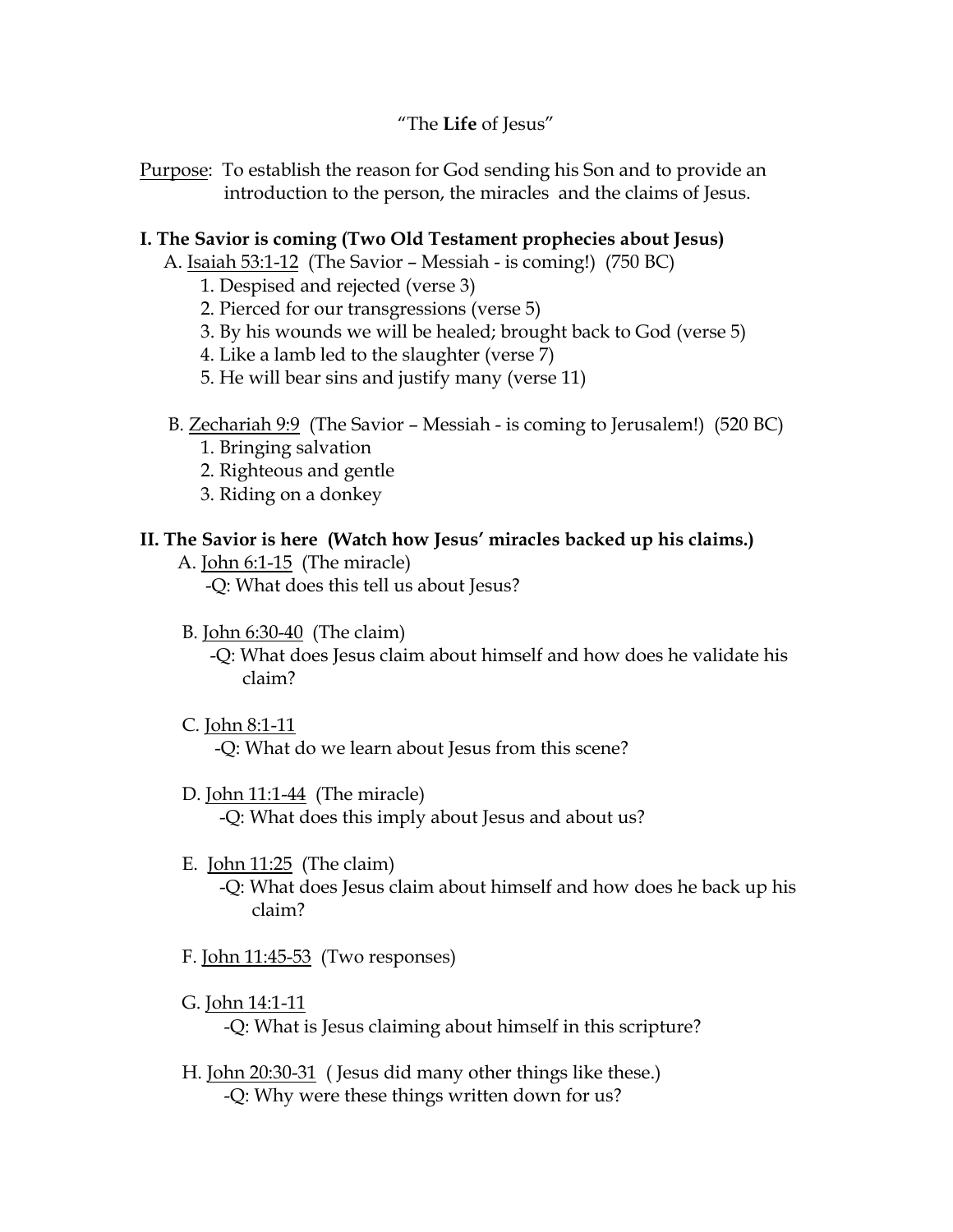# For further study:

I. Prophecies about the Messiah:

 Genesis 3:1-15 Psalms 22:14-18 Micah 5:2 Isaiah 9:1,6,7 Zechariah 11:12,13 Daniel 9:24,25

II. Claims of Jesus:

 John 4:13 John 5:24,25 John 7:16,17 John 8:12 John 8:19 John 8:23 John 8:31,32 John 8:46 John 8:51 John 8:58 John 10:7-9 John 10:11 John 10:30 John 12:32 John 12:49,50 John 15:5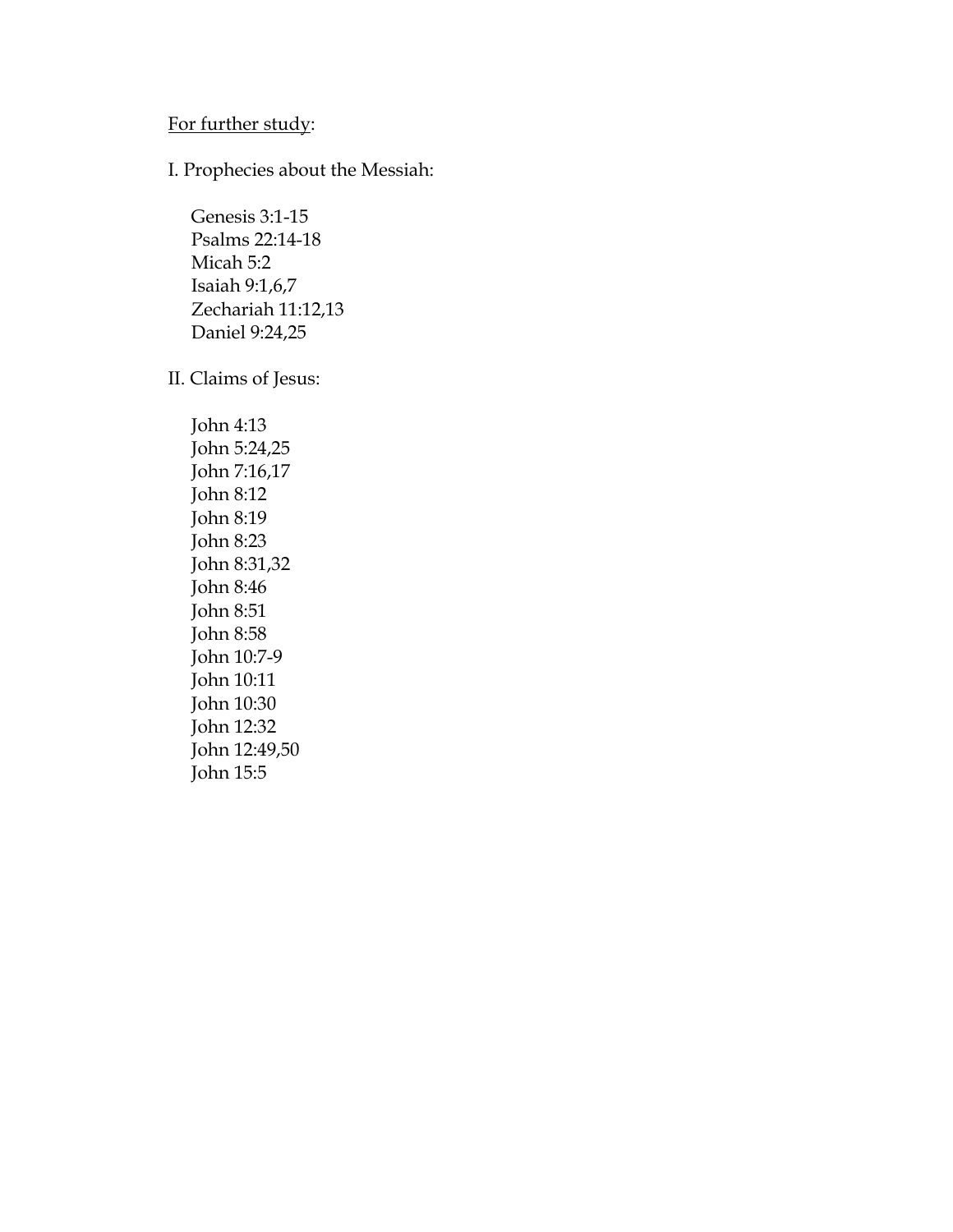# "The **Death and Resurrection** of Jesus"

**Introduction:** Read 1 Peter 2:24 (Q: Why did Jesus die?) Key Text: Read through the account of Jesus' death and resurrection (Jn 18:28-20:31)

## **I. Jesus' Death**

A. Flogging (John 19:1)

- 1. Victim was stripped naked; hands were tied above his head to a post.
- 2. Two Roman officials alternately whipped the victim until appropriate punishment or death had occurred under the supervision of a Centurion.
- 3. Scourges were whips made of leather thongs with balls of lead or bone tied into the leather thongs.

# B. Crucifixion (John 19:16)

- 1. Victim carried the crossbeam to the place of execution.
- 2. Victim stripped of clothing, thrown back onto the cross beam and nailed through the wrists.
- 3. Crossbeam lifted onto the stake and feet nailed to the stake.
- 4. Hours of terrible pain to keep the breathing process going until exhaustion or dehydration or whatever other factor caused the victim to die.

## C. Burial (John 19:40)

- 1. Jewish burial customs were very important. Body was washed and carefully prepared.
- 2. Three linen strips were used to wrap the body. Myrrh and aloes (gooey and sweet smelling substance) were spread between the strips of linen to stick it all together. Linen strip #1 was wrapped from one foot to the waist. Linen strip #2 was wrapped from the other foot to the waist. Linen strip #3 was wrapped from the shoulders around crossed arms to the waist. A separate cloth was placed over the head.
- 3. The body was placed in the tomb.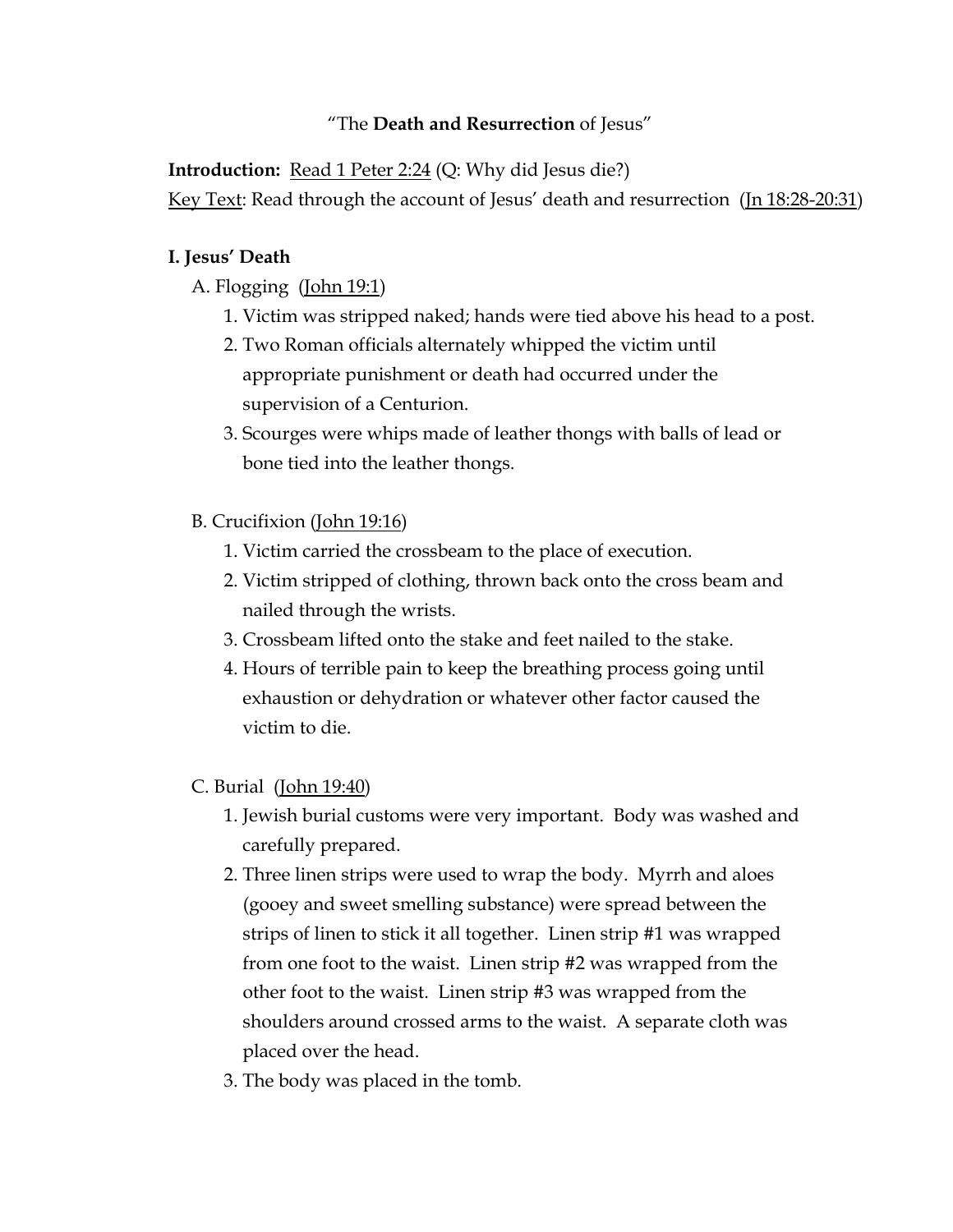#### **II. Jesus' Resurrection**

A. Proof of Jesus' resurrection = eyewitness accounts

- 1. Peter and John find empty tomb (John 20:1-9)
- 2. Mary Magdalene (John 20:10-18)
- 3. Jesus' disciples (John 20:19-20)
- 4. Thomas (John 20:24-28)
- 5. Over 500 others (1 Corinthians 15:3-8)

## **III. Importance of the Resurrection**

- A. Proof that Jesus is the Son of God (John 20:30-31)
- B. Proof of Jesus' authority (John 2:12-22)
- C. Proof that there will be a resurrection and a Judgment day for all of us (Acts 17:29-31)

## **Close:** Read 1 John 4:9-10

A. The cross demonstrates God's Grace (God's unmerited favor on man).

- B. Q: What more could God do to show his love for us?
- C. Q: How does all this affect you, personally? (Suggestion: take turns praying together about these things.)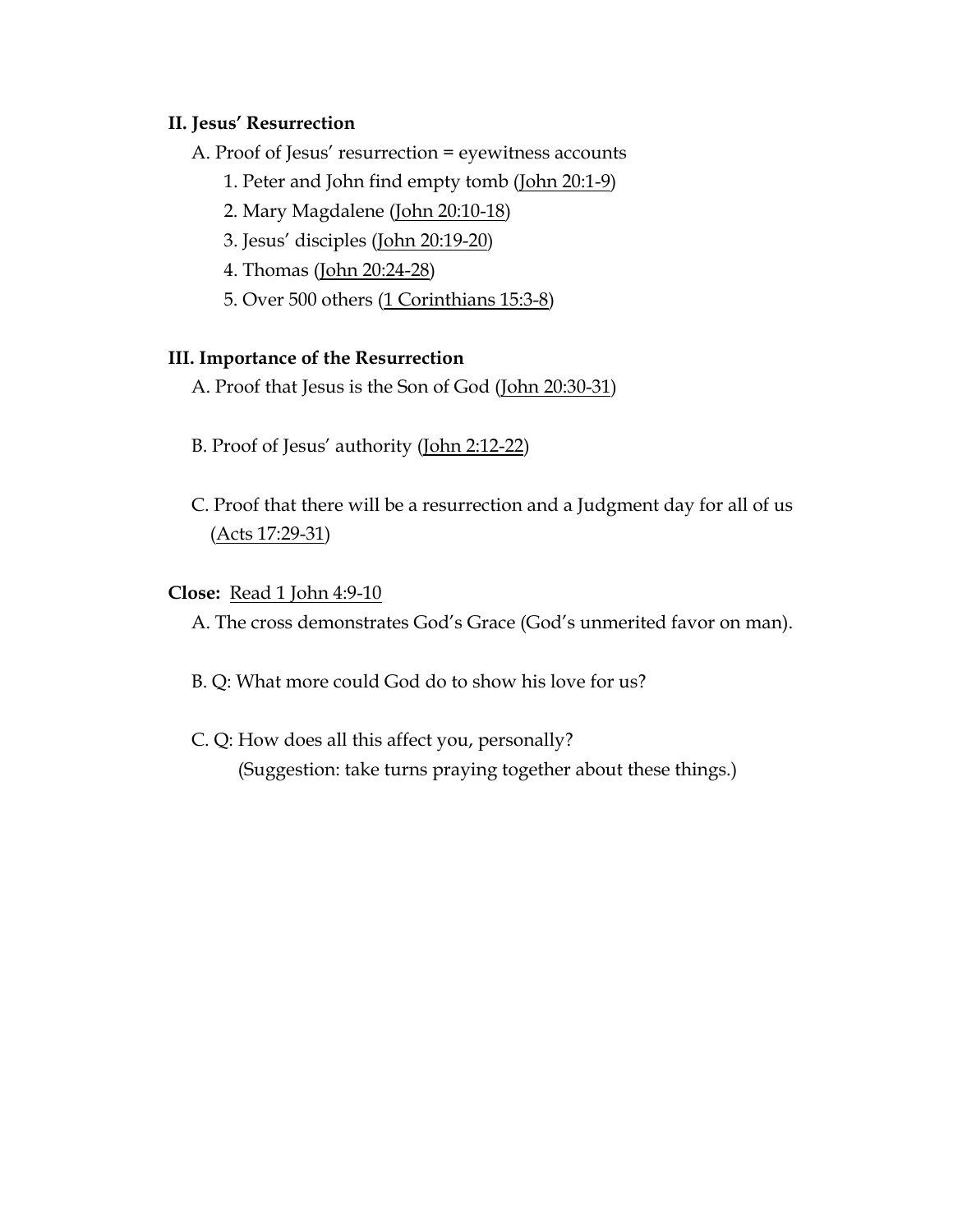# **Reasons Jesus Died:**

| Mark10:42-45          | To be a ransom for us                                  |
|-----------------------|--------------------------------------------------------|
| Luke 22:19-20         | To help us                                             |
| John 3:16-21          | To save us because of love                             |
| John 12:20-33         | To draw us into a relationship                         |
| Romans 5:12-21        | To undo the sin issue                                  |
| Romans 4:25           | To make us innocent                                    |
| 2 Corinthians 5:14-21 | To give us a new unselfish life                        |
| Galatians 3:10-14     | To free us from legalism and give the Spirit           |
| Galatians 6:14        | To free us from "the world"                            |
| Ephesians 2:14-18     | To unite us with all kinds of people in Jesus          |
| Colossians 2:13-15    | To remove our sins and legal obligations               |
| Colossians 3:1-4      | To give new lifestyle, freed from the old<br>patterns  |
| Philippians 2:5-11    | To give us a new, humble attitude                      |
| 1 Timothy 2:3-7       | To unite us to God                                     |
| Hebrews 2:9-18        | To free us from the fear of dying                      |
| Hebrews 9:14-15       | To forgive ALL sin                                     |
| Hebrews 9:27-28       | To take away sin                                       |
| Hebrews 10:19-25      | To give us confidence with God and each<br>other       |
| 1 Peter 2:21-25       | To be our example                                      |
| 1 John 1:5-2:2        | To forgive us always                                   |
| 1 John 3:16-24        | To show us how to love (sacrifice); to give<br>comfort |
| 1 John 4:9-21         | To overcome our fear of punishment                     |
|                       |                                                        |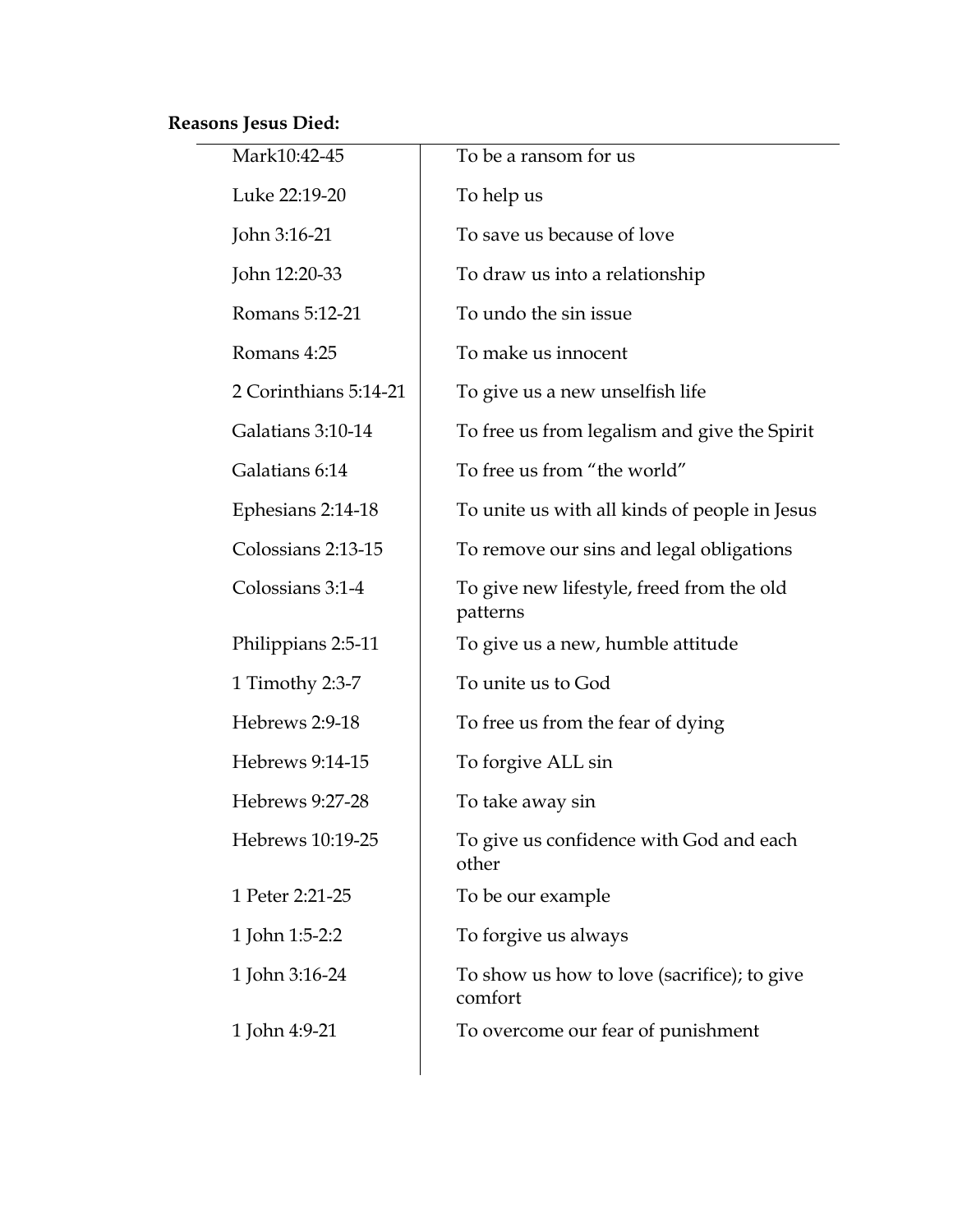# **More Evidence for Jesus' Resurrection:**

| Matthew 27:45-28:20       |                                        |
|---------------------------|----------------------------------------|
| Mark 15:42 – 16:20        |                                        |
| Luke 23:50 - 24:53        |                                        |
| John 21:1-25              |                                        |
| Acts 1:3-8                | 40 days of convincing proofs           |
| Acts 10:39-43             | Chosen witnesses                       |
| Acts 13:32-41             | Old Testament foretold this            |
| 1 Corinthians 15:1-<br>20 | More eye witnesses                     |
| Acts 26:1-31              | Paul's complete turn around            |
| 1 Peter 1:16-21           | Eyewitness confirmation of predictions |
| 1 John 1:1-3              | Seeing and touching the dead now alive |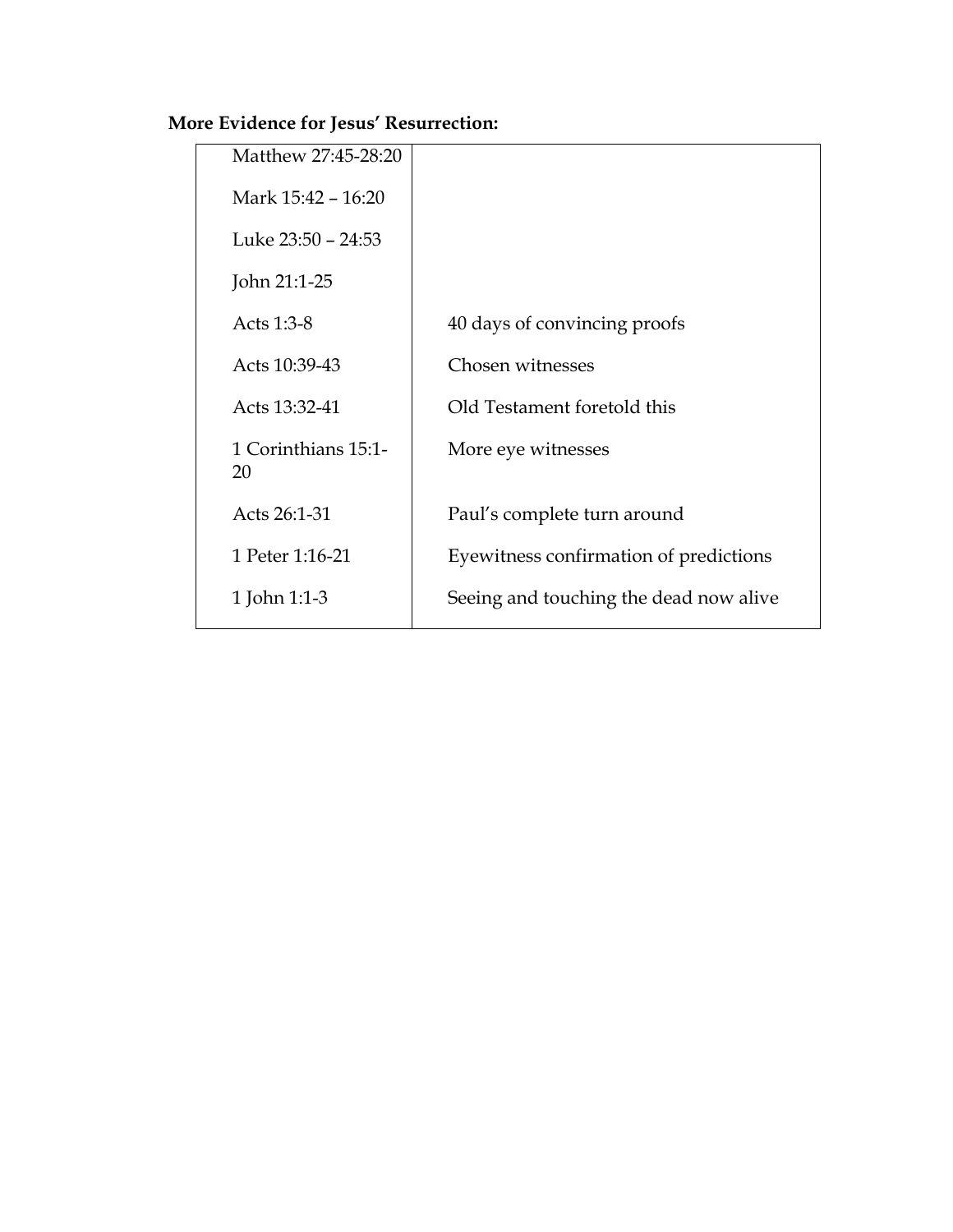#### "The **Promise** of Jesus"

 $-$ Key Text = Read Acts 2:38-41

#### **I. The Promise**

A. If you:

- 1. Repent (verse 38)
- 2. Baptized into Christ (verse 38)

Then:

- 1. Sins are forgiven (verse 38)
- 2. Receive the gift of the Holy Spirit (verse 38)
- B. This is "the promise" referred to in verse 39.
- C. This promise is issued to every generation (verse 39), including ours.

## **II. The Forgiveness of Sins**

- A. Acts 3:19-20 Sins wiped out
- B. Colossians 1:21-23 The extent of our forgiveness because of Jesus
- C. Ephesians 2:1-10 Saved by grace, not by works

#### **III. The Gift of the Holy Spirit**

- A. Titus 3:3-8 Salvation is the work of the Holy Spirit, not of man (Vs 6); This salvation from the penalty of our sins (also called "justification") is what gives us the hope of eternal life (Vs 7).
- B. Ephesians 1:13-14 Holy Spirit is a deposit guaranteeing our inheritance
- C. Romans 8:9-17 Living by the Spirit

## **IV. The Family of God**

- A. Acts 2:40-47 Another promise: added to the Lord's church
- B. 1 Corinthians 12:12-13 Baptism into the body of Christ simultaneously puts us in a new relationship with God, as our adopted Father, and other Christians as our new, spiritual family
- C. Ephesians 2:18-19 Through our union with Christ, we have become members of God's household, God's family, the church

#### **Close**

- A. Review the promise in Acts 2:38-41.
- B. Share: What aspects of the promise are most important to you, personally?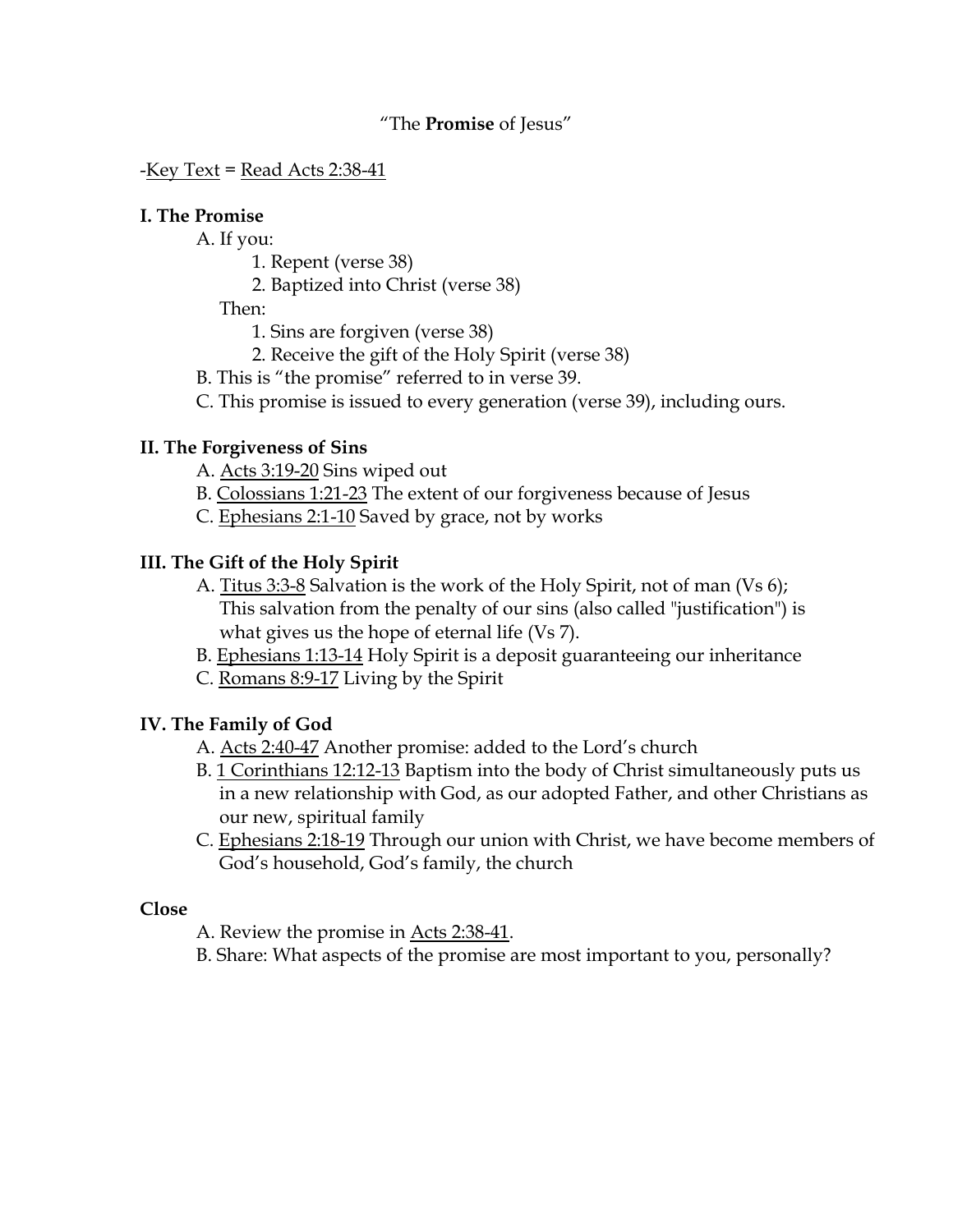## "The **Response** to Jesus"

#### Key Text: Acts 2:36-41

The preaching of the gospel was meant to bring about a response. It was meant to change people's lives.

# **I. Faith: Changed Thinking** (Acts 2:36-37).

- A. The people's response to Peter shows that they had come to faith in Jesus as their Lord (master) and Christ (savior).
- B. This faith in Jesus was more than an acceptance of the facts, but a trust in Jesus that moved them to action (verse 37).
- C. Saving faith must lead to action in our lives as well (Read James 2:14-26).
- D. The gospel message must be received with this kind of faith (Hebrews 4:2).

# **II. Repentance: A Changed Life** (Acts 2:38) (Q: What is repentance?)

- A. Acts 26:20 Turning from a self-determined life to one that strives to please God.
- B. 2 Corinthians 5:14-15 No longer living to please self, but to please God.
- C. Galatians 5:19-26 Repentance is "crucifying the sinful nature (vs 24)". Q: What sins do you need to crucify? (Suggest: share with each other.)
- D. Genesis 6:5-13 Repentance comes from taking responsibility for the pain our sins cause God. Share: how our sins make God feel.

Q: What does it mean that our sins crucified Jesus? (refer: Acts 2:36)

E. 2 Corinthians 7:8-11 Godly sorrow leads to repentance.

Q: Do you have godly sorrow about your sins?

Q: If not, what element of godly sorrow do you still lack? (Offer help.)

# **Baptism: A Changed Relationship** – from separated to united in Christ (Acts 2:38-41)

- A. Isaiah 59:1-2 Our sins separate us from God.
- B. Acts 2:38-41
	- 1. Our sins are forgiven.
	- 2. We receive the indwelling of the Holy Spirit.
	- 3. We are added to God's church.
- C. Romans 6:1-8
	- 1. Through baptism we die with Christ to the old life of sin
	- 2. We are resurrected to a new life with Christ.
- D. Galatians 3:26-29 Baptism is an adoption into the family of God. It is also analogous to a marriage ceremony. Baptism is when we are joined with Christ. In fact, the marriage relationship is often alluded to in describing the relationship of God's people to Jesus (Refer: Ephesians 5:23, 29, 31-31; Revelation 19:7; 21:2, 9; 22:17).